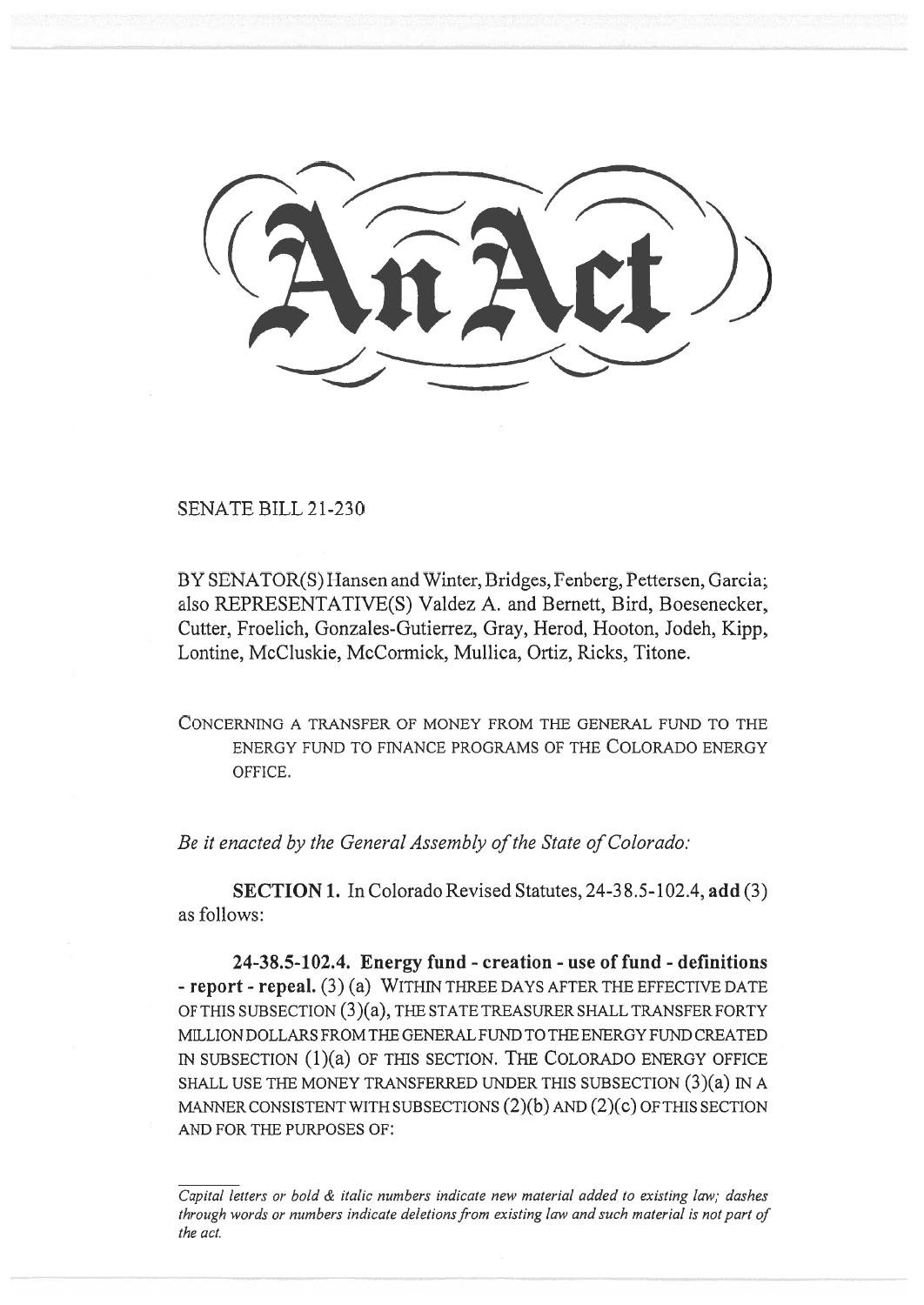(I) MAKING GRANTS TO THE COLORADO CLEAN ENERGY FUND, A COLORADO NONPROFIT CORPORATION, NOT TO EXCEED A TOTAL OF THIRTY MILLION DOLLARS;

(II) MAKING GRANTS TO THE COLORADO NEW ENERGY IMPROVEMENT DISTRICT CREATED IN SECTION 32-20-104, NOT TO EXCEED A TOTAL OF THREE MILLION DOLLARS;

(III) INCREASING THE AMOUNT USED, EXPENDED, OR OBLIGATED ON THE RESIDENTIAL ENERGY UPGRADE LOAN PROGRAM ADMINISTERED BY THE COLORADO ENERGY OFFICE AND THE COLORADO CLEAN ENERGY FUND BY UP TO TWO MILLION DOLLARS; AND

(IV) INCREASING THE AMOUNT USED, EXPENDED, OR OBLIGATED ON THE CHARGE AHEAD COLORADO PROGRAM ADMINISTERED BY THE COLORADO ENERGY OFFICE BY UP TO FIVE MILLION DOLLARS.

(b) (I) THE COLORADO ENERGY OFFICE SHALL USE, EXPEND, OR OBLIGATE AT LEAST SEVENTY-FIVE PERCENT OF THE MONEY FOR THE USES SPECIFIED IN SUBSECTION (3)(a) OF THIS SECTION PRIOR TO JULY 1, 2022, AND AT LEAST EIGHTY-FIVE PERCENT OF THE MONEY PRIOR TO JULY 1, 2023.

(II) ON JUNE 30, 2025, THE STATE TREASURER SHALL TRANSFER TO THE GENERAL FUND ANY MONEY IN THE ENERGY FUND CREATED IN SUBSECTION (1)(a) OF THIS SECTION THAT WAS TRANSFERRED TO THE ENERGY FUND UNDER SUBSECTION (3)(a) OF THIS SECTION AND THAT REMAINS UNUSED, UNEXPENDED, AND UNOBLIGATED AS OF THAT DATE.

(c) (I) ON JANUARY 15, 2022, AND ANNUALLY THEREAFTER UNTIL ALL STATE MONEY HAS BEEN USED BY GRANT RECIPIENTS PURSUANT TO THIS SUBSECTION (3), THE COLORADO ENERGY OFFICE SHALL PROVIDE A REPORT WITH FULL ACCOUNTING OF THE USE OF ALL GRANT MONEY AWARDED. THE REPORT MUST INCLUDE AMOUNTS AND DATES FOR HOW GRANT MONEY HAS BEEN USED BY EACH OF THE ENTITIES, INCLUDING THE NAMES OF ALL CONTRACTORS, VENDORS, GRANTEES, OR RECIPIENTS OF STATE MONEY, HOW THE MONEY WAS TO BE USED, AND ALL OVERHEAD AND ADMINISTRATIVE COSTS ASSOCIATED WITH USING THE MONEY. THE COLORADO ENERGY OFFICE SHALL DISTRIBUTE COPIES OF THE REPORTS AS FOLLOWS:

PAGE 2-SENATE BILL 21-230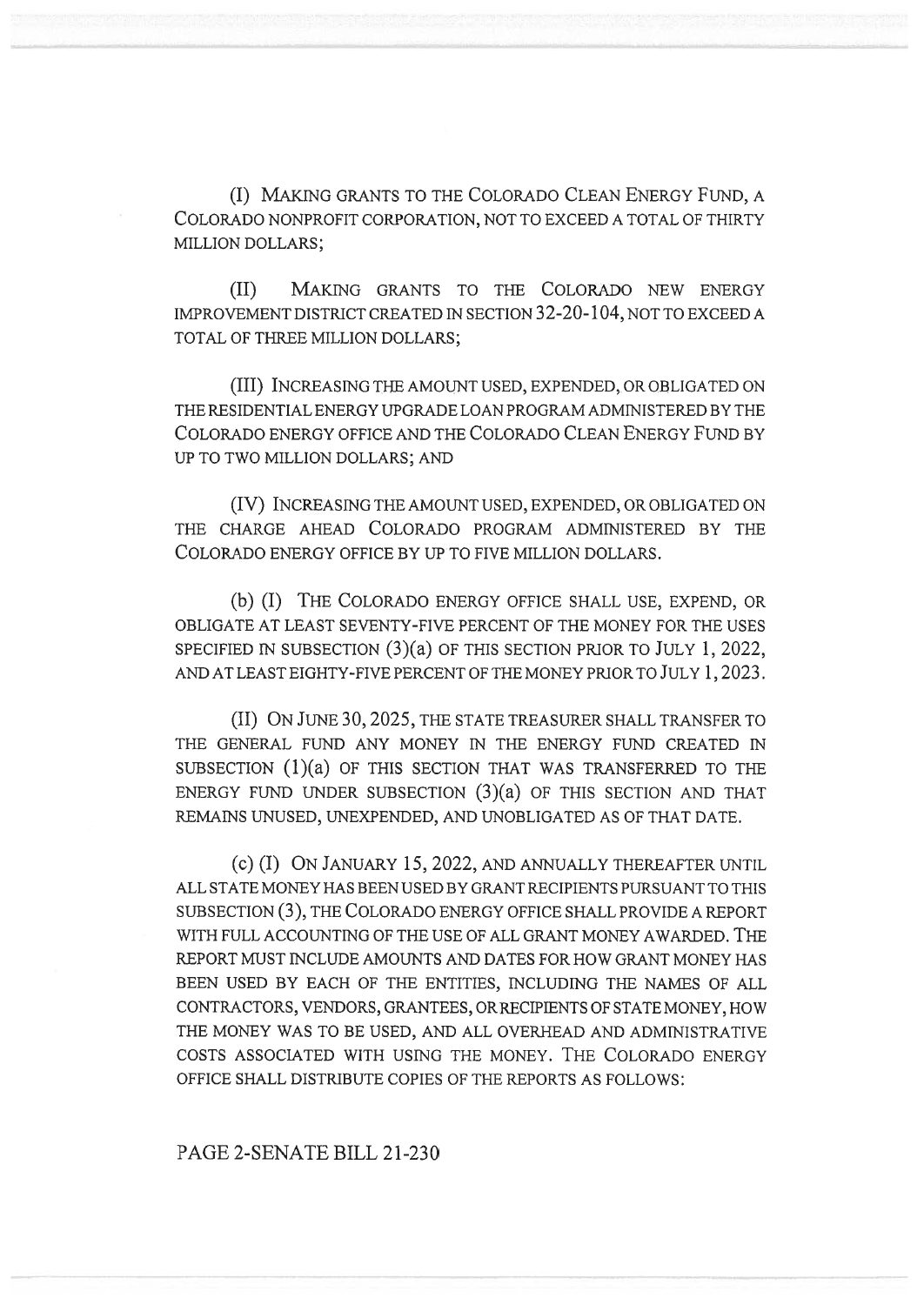(A) To THE OFFICE OF STATE PLANNING AND BUDGETING, THE HOUSE OF REPRESENTATIVES ENERGY AND ENVIRONMENT COMMITTEE, AND THE SENATE TRANSPORTATION AND ENERGY COMMITTEE OR THE SUCCESSORS TO THOSE ENTITIES; AND

(B) To THE GENERAL ASSEMBLY IN ACCORDANCE WITH SECTION 24-1-136 (9).

(II) IN ADDITION TO MAKING THE REPORTS SPECIFIED IN SUBSECTION (3)(c)(I) OF THIS SECTION, THE COLORADO ENERGY OFFICE SHALL INCORPORATE THE INFORMATION CONTAINED IN THOSE REPORTS INTO ITS ANNUAL PRESENTATIONS UNDER SECTION 2-7-203.

(d) THIS SUBSECTION (3) IS REPEALED, EFFECTIVE JULY 1, 2025.

## PAGE 3-SENATE BILL 21-230